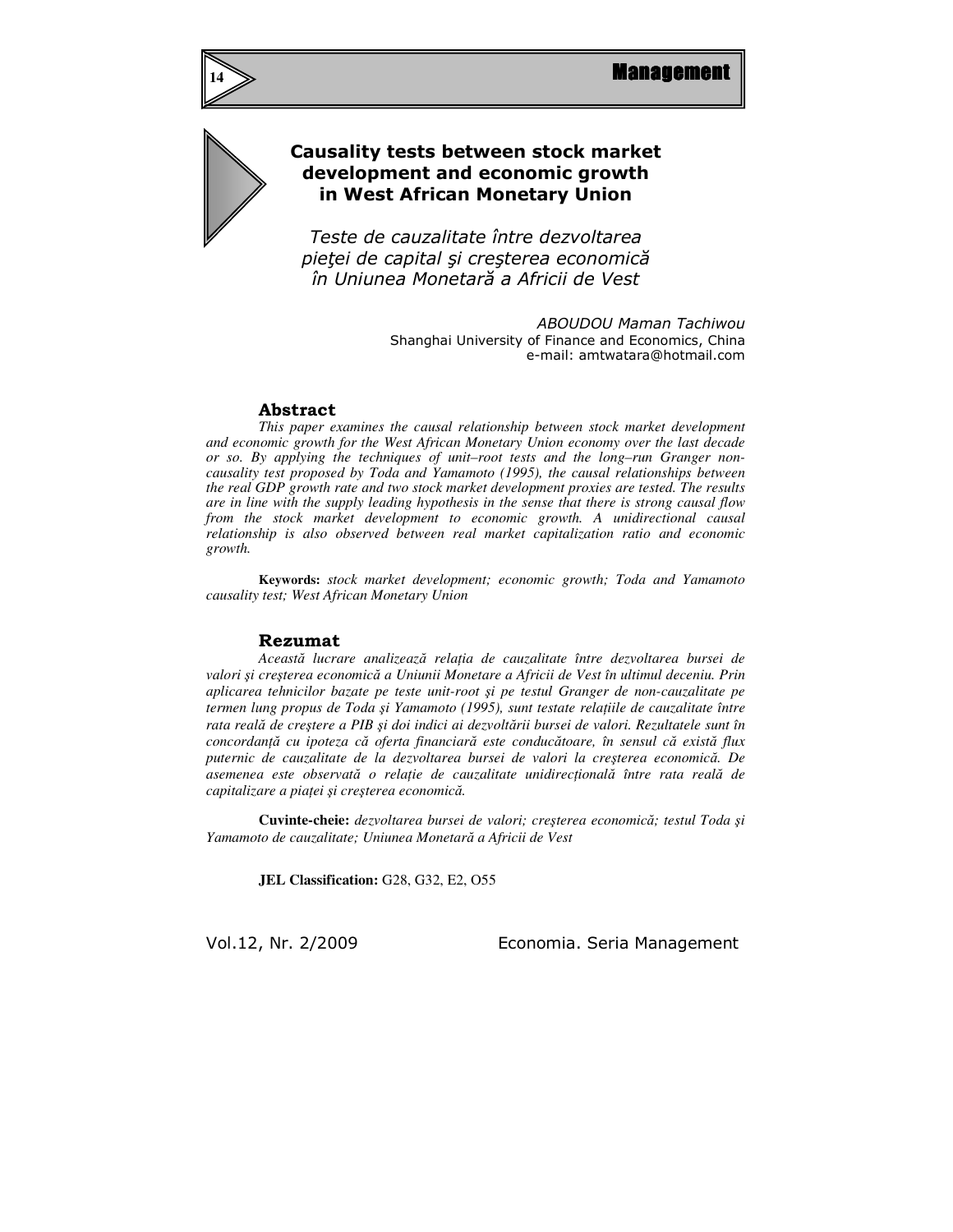

### Introduction

he growing importance of stock market around the world has reinforced the belief that finance is an important ingredient for growth. The focus is mainly on stock market development and economic growth. The academic literature on the relationship between financial development and economic growth dates back to as early as the early twentieth century (Schumpeter, 1911).The issue has been of great interest and generated considerable amount of debate among economists for many years. The debate primarily revolved around two major questions: *first* whether at all there is a relationship between development of financial sector on economic growth and *second*: what could be the nature and direction of the causal relationship, if any i.e. does development of financial sector promote economic growth or does economic development foster financial sector development? The possible directions of causality between financial sector development and economic growth were highlighted by Patrick (1966) in his '*supply leading*' and '*demand following*' hypotheses. The 'supply leading' hypotheses claims a causal relationship from financial development to economic growth by saying that intentional creation and development of financial institutions and markets would increase the supply of financial services and thus lead to economic growth while the demand following hypothesis claims that it is the growth of the economy which causes increased demand for financial services which in turn leads to development of financial markets. T

 The structure of this paper is as follows, section 2 presents a brief overview of the literature and we present a brief overview of West African stock market in section 3. The methodology and data measurement is described in section 4. Section 5 depicts the empirical results and we conclude in section 6.

### Literature review on stock market and economic growth

Theoretically, a growing literature argues that stock market development boost economic growth. Greenwood and Smith (1997) show that large stock markets can decrease the cost of mobilizing savings, thus facilitating investment in most productive technologies. Bencivenga *et al* (1996) and Levine (1991) argue that stock market liquidity (the ability to trade equity easily) is crucial for growth. Although many profitable investments require a long run commitment of capital, savers do not like to relinquish control of their savings for long periods. Liquid equity markets ease this tension by providing an asset to savers that they can quickly and inexpensively sell. Simultaneously, firms have permanent access to capital raised through equity issues. Moreover, Kyle (1984) and Holmstrom and Tirole (1998) argue that liquid stock markets can increase incentives for investors to get information about firms and improve corporate governance. Finally, Obstfeld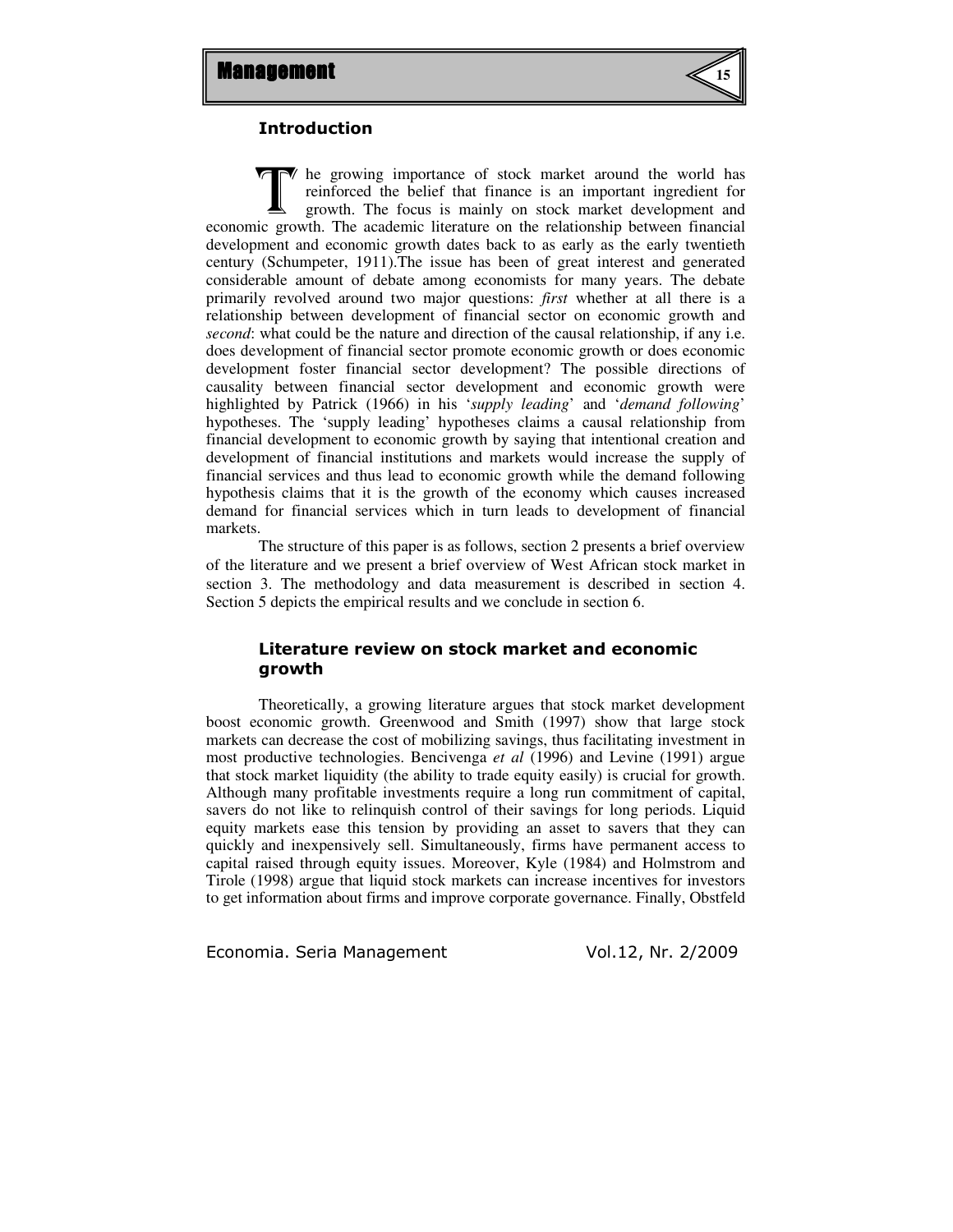

(1994) show that international risk sharing through internationally integrated stock markets improves resource allocation and can accelerate the rate of growth. From the point of view of Greenwood and Jovanovic (1990); King and Levine (1993), a new stock exchange can increase economic growth by aggregating information about firms' prospects, thereby directing capital to investment with returns. These effects of a stock market opening result in a measured increase in productivity. Stock exchanges exist for the purpose of trading ownership rights in firms, and a new stock exchange may increase productivity growth for this reason as well. According to North (1991), the creation of a stock exchange can increase economic growth by lowering the costs of exchanging ownership rights in firms, an important part of some institutional stories of economic growth. Furthermore, Bencivenga and Smith (1992) state that a new stock market also can increase economic growth by reducing holdings of liquid assets and increasing the growth rate of physical capital, at least in the long run. In the shortrun, however, the equilibrium response of the capital stock to a new stock exchange can be negative because the opening of an exchange can increase households' wealth and raise their contemporaneous consumption enough to temporarily lower the growth rate of capital.

 In principle, a well-developed stock market should increase saving and efficiently allocate capital to productive investments, which leads to an increase in the rate of economic growth. Stock markets contribute to the mobilisation of domestic savings by enhancing the set of financial instruments available to savers to diversify their portfolios. In doing so, they provide an important source of investment capital at relatively low cost (Dailami & Aktin, 1990). In a welldeveloped stock market share ownership provides individuals with a relatively liquid means of sharing risk when investing in promising projects. Stock markets help investors to cope with liquidity risk by allowing those who are hit by a liquidity shock to sell their shares to other investors who do not suffer from a liquidity shock. The result is that capital is not prematurely removed from firms to meet short-term liquidity needs. Moreover, stock markets play a key role in allocating capital to the corporate sector, which will have a real effect on the economy on aggregate. Debt finance is likely to be unavailable in many countries, particularly in developing countries, where bank loans may be limited to a selected group of companies and individual investors. This limitation can also reflect constraints in credit markets (Mirakhor & Villanueva, 1990) arising from the possibility that a bank's return from lending to a specific group of borrowers does not increase as the interest rate it charges to borrowers rises (Stiglitz & Weiss, 1981).

 The arguments for stock market development were supported by various empirical studies, such as Levine and Zervos (1993); Atje and Jovanovic (1993); Levine and Zervos (1998). Although these studies emphasise the importance of stock market development in the growth process, they do not simultaneously examine banking sector development, stock market development, and economic growth in a unified framework. On the other hand Levine and Zervos (1993); Atje and Jovanovic (1993); Levine and Zervos (1998); Rousseau and Wachtel (2000) and Beck and Levine (2003) show that stock market development is strongly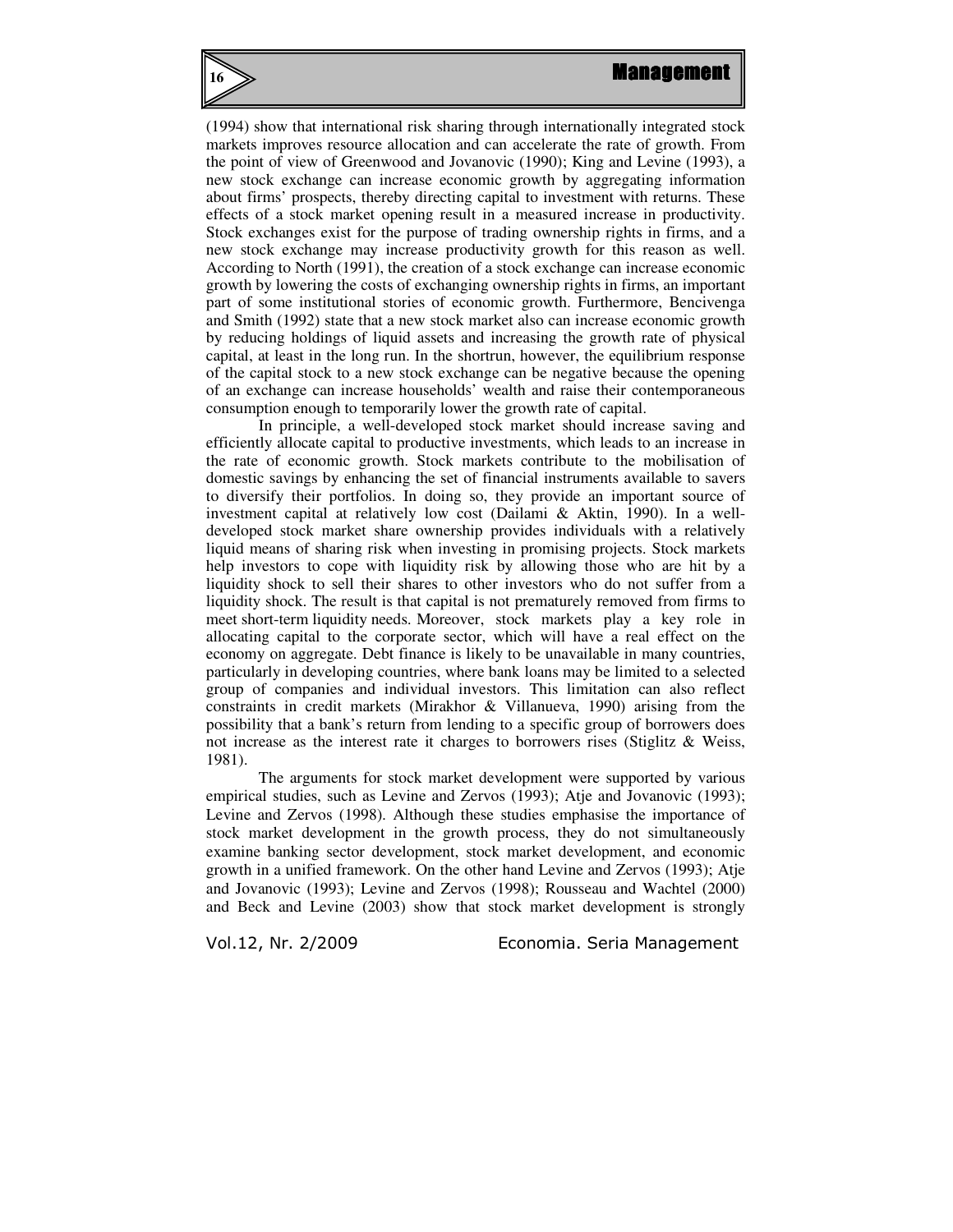

correlated with growth rates of real GDP per capita. More importantly, they found that stock market liquidity and banking development both predict the future growth rate of the economy when they both enter the growth regression. They concluded that stock markets provide different services from those provided by banks. This is also consistent with the work by Levine and Zervos (1995) and the argument by Demirguc-Kunt (1994) that stock markets can give a big boost to economic development.

 Stock exchanges are expected to accelerate economic growth by increasing liquidity of financial assets, making global risk diversification easier for investors, promoting wiser investment decisions by saving-surplus units based on available information, forcing corporate managers to work harder for shareholders' interests, and channeling more savings to corporations. In accordance with Levine (1991), and Benchivenga and Smith and Starr (1996) they emphasized the positive role of liquidity provided by stock exchanges on the size of new real asset investments through common stock financing. Investors are more easily persuaded to invest in common stocks, when there is little doubt on their marketability in stock exchanges. This, in turn, motivates corporations to go to public when they need more finance to invest in capital goods.

 The study done by Levine and Zervos (1998), find a positive and significant correlation between stock market development and long run growth. Greenwood and Smith (1996) show that stock markets lower the cost of mobilizing savings, facilitating investments into the most productive technologies. Obstfeld (1994) shows that international risk sharing through internationally integrated stock markets improves resource allocation and accelerates growth. Bencivenga *et al*. (1996) and Levine (1991) have argued that stock market liquidity, the ability to trade equity easily, plays a key role in economic growth; although profitable investments require long run commitment to capital, savers prefer not to relinquish control of their savings for long periods. Liquid equity markets ease this tension by providing assets to savers that are easily liquidated at any time.

 The one important study mentioned earlier is one by Levine and Zervos (1998) who are among the first to ask whether stock markets are merely burgeoning casinos or a key to economic growth and to examine this issue empirically, finding a positive and significant correlation between stock market development and long run growth. However, Levine and Zervos's use of a crosssectional approach limits the potential robustness of their findings with respects to country specific effects and time related effects. The legal liberalization of the stock market increased the importance of the stock market. It does not only link the importance of the stock market to economic growth over time, but also interpret it in relationship to the universal banking system. In a frictionless Arrow-Debreu world there is no room for financial intermediation. Explaining the role played by stock markets or banks requires building in frictions such as informational or transaction costs into the theory. Different frictions motivate different types of financial contracts, markets and institutions.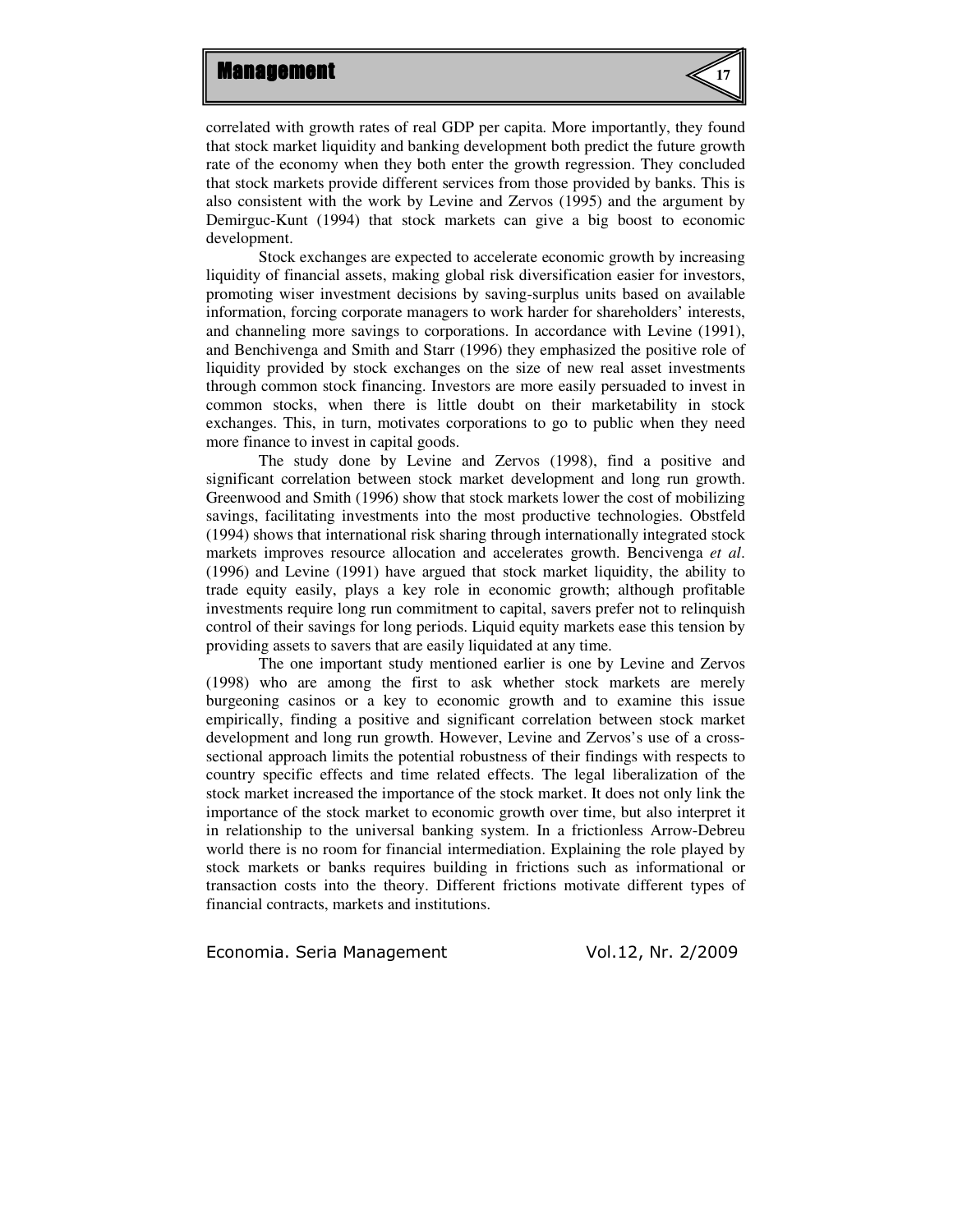

#### *Recent Empirical Evidence*

Guryay et al (2007) empirically examines the relationship between financial development and economic growth. The study employed Ordinary Least Squares technique to show that there is insignificant positive effect of financial development on economic growth for Northern Cyprus. They posit that causality runs from growth to financial development without a feed back.

Mohammed and Sidiropoulos (2006) investigate the effect of financial development on economic performance in Sudan from 1970 to 2004. The study estimated the short-run and long-run relationship between financial development and economic growth and other conditioning variables on economic growth using the autoregressive distributed lag (ARDL) model to co- integration analysis by Pesaran and Smith (1995). Their empirical results indicate a weak relationship between financial development and economic growth in Sudan due to the inefficient allocation of resources by banks, the absence of an appropriate investment climate required to foster significant private investment in order to promote growth in the long run, and the poor quality of bank credit allocation.

Wadud (2005) examines the long-run causal relationship between financial development and economic growth for 3 South Asian countries namely India, Pakistan and Bangladesh. He disaggregated financial system into "bank-based" and "capital market based" categories. The study employed a cointegrated vector autoregressive model to assess the long-run relationship between financial development and economic growth. The empirical findings suggest that the results of error correction model indicate causality between financial development and economic growth but running from financial development to economic growth.

### An overview of the West African stock market

 The establishment of an organized financial market was provided for in the treaty of November 14, 1973 forming the West African Monetary Union (WAMU), initially made up of seven countries (Benin, Burkina-Faso, Ivory Coast, Mali, Niger, Senegal, and Togo). The Union recently expanded with the addition of an eighth member (Guinea Bissau). In 1991, monetary authorities began considering setting up a single, efficient financial market for all WAMU countries. Since economies in the West African Monetary Zone were opening up more and more, economic regulation mechanisms, particularly those used to indirectly manage currency and generate savings, had to be adopted. Furthermore, creating a common financial market for all countries in the WAMU sub-region seemed to be a good way to strengthen regional integration for developing trade among the member states. From then on, besides the various integration sites in the zone-insurance, social assistance and commercial law-the existence of a central bank (BCEAO), a common banking commission and now a financial market-including a common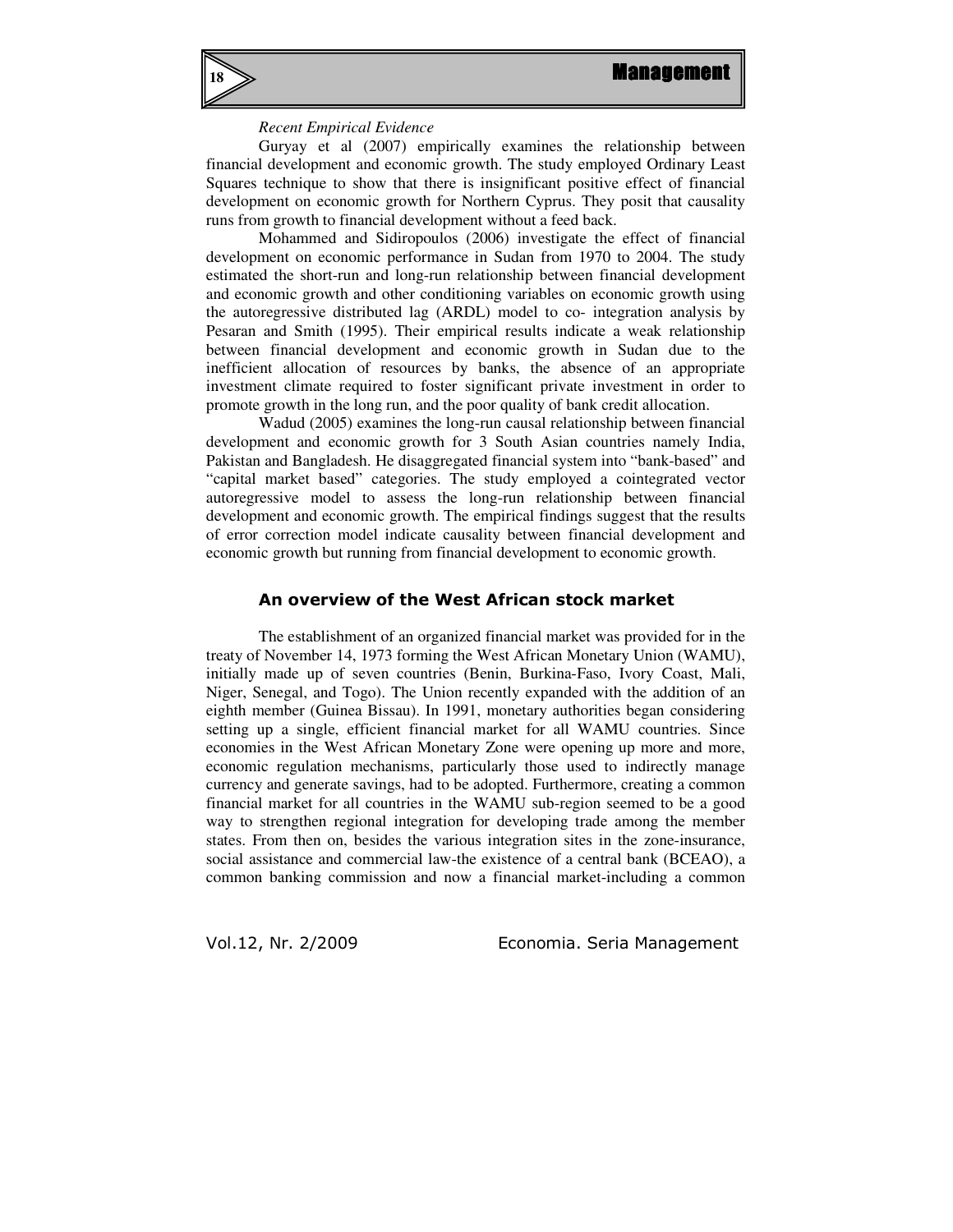

securities exchange-seemed the best option without minimizing the symbolic aspect it gave to the project and the economies of scale. From that date on, many types of expertise were used, particularly that from France, the US, Canada and the World Bank, to conduct the project's design phase. Also, the Union's Council of Ministers decided in December 1993 to create a Regional Financial Exchange (BRVM: Bourse Regionale des Valeures Mobilieres) and so mandated the Central Bank of West African States (BCEAO) to conduct the project. The stock exchange creates a market place where companies can raise capital, often referred to as primary market. At this market shares are issued for the first time to the public; and shareholders can trade in shares of listed companies, that is, secondary market. At this market, shareholders buy and sell existing shares.

## Market Indices

 Market movements and trends in the West African regional stock market are depicted by two market indices namely the BRVM Composite, and BRVM 10. This information is made available on the BRVM's website in order to allow even foreign investors to have information on a real time basis.

- The BRVM COMPOSITE consists of all stocks admitted to trading.
- The BRVM 10 is composed of ten companies most active in the market

 The formulation and the selection criteria for the BRVM COMPOSITE and BRVM 10 inspired by the main stock market indices in the world, especially in the index FCG, the International Financial Corporation, a company affiliated with the World Bank.

The formula takes into account the indices of market capitalization, the volume of transactions per session and frequency of transactions. In addition, only the shares are used for the calculation of indices.

### Methodology

A brief outline of the traditional causality test (Viz), Granger causality (1969) and subsequent improvements, namely, Toda and Yamamoto (1995) version of Granger causality is presented below, followed by discussion of the principal variables employed.

### Granger Causality Test

Traditionally Granger (1969) and subsequent improvements, namely, Toda and Yamamoto (1995) version of Granger causality is employed to test for the causal relationship between two variables. This test states that, if past values of a variable *y* significantly contribute to forecast the future value of another variable *x*  then *y* is said to Granger cause *x*. Conversely, if past values of *x* statistically improve the prediction of *y,* then we can conclude that *x* Granger causes *y.*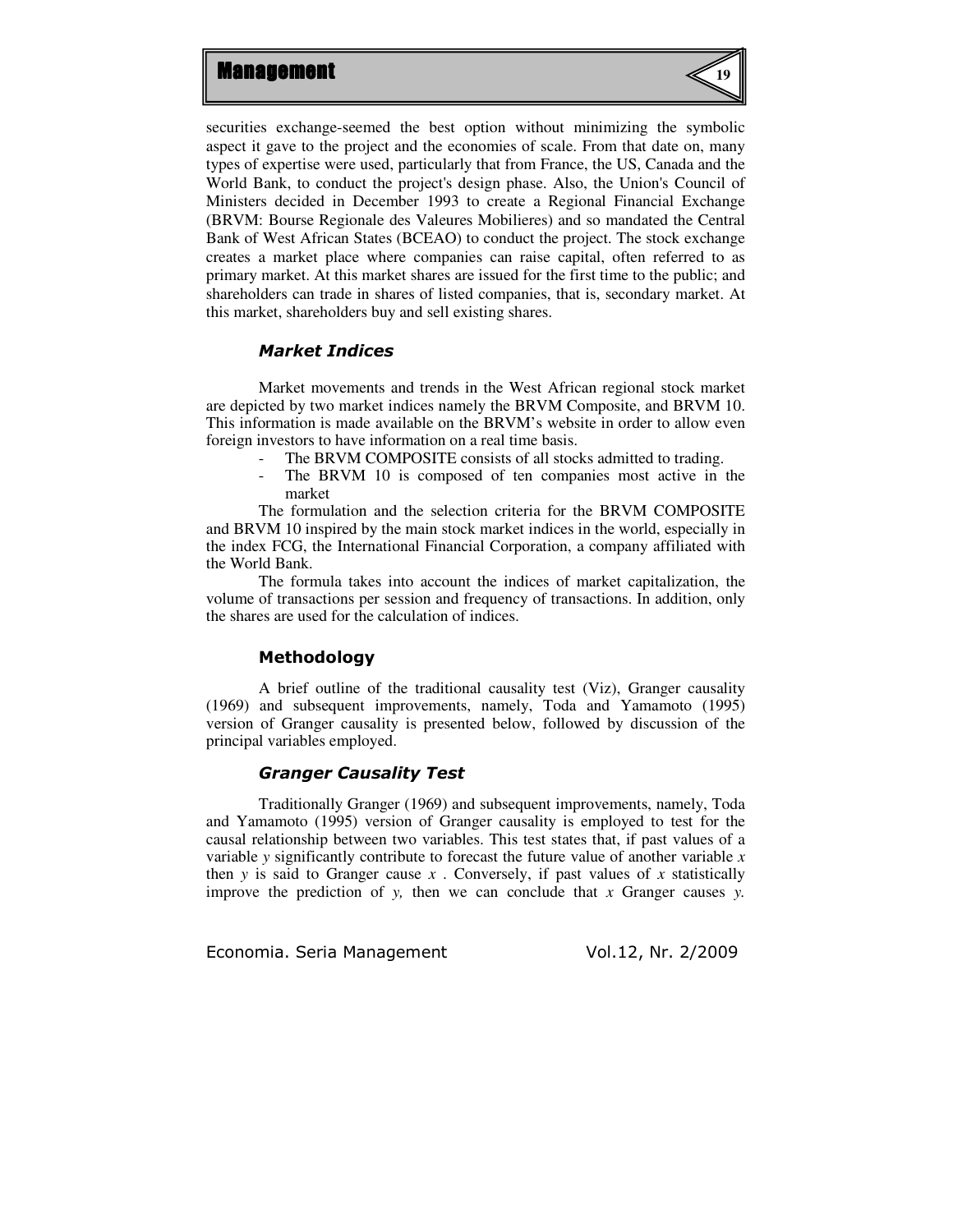**20**

The test is based on the following regressions:

$$
y_{t} = \beta_{0} + \sum_{\substack{k=1 \ M}}^{M} \beta_{k} y_{t-k} + \sum_{\substack{l=1 \ N}}^{N} \alpha_{l} x_{t-l} + u_{t}
$$
 (1)

$$
x_{t} = \gamma_{0} + \sum_{k=1}^{m} \delta_{k} x_{t-k} + \sum_{l=1}^{N} \gamma_{l} x_{t-l} + v_{t}, \qquad (2)
$$

where:

*y*<sub>t</sub> and *x*<sub>t</sub> are the two variables,  $u_t$  and  $v_t$  are mutually uncorrelated error terms, *t* denotes the time period and *'k'* and *'l'* are the number of lags. The null hypothesis is  $\alpha_l = 0$  for all *l*'s and  $\delta_k = 0$  for all *k*'s versus the alternative hypothesis that  $\alpha_l \neq$ 0 *l* and  $\delta_k \neq 0$  for at least some *l*'s and *k*'s. If the coefficient  $\alpha_i$ 's are statistically significant but  $\delta_k$  's are not, then *x* causes *y*. In the reverse case, *y* causes *x*. But if both  $\alpha_i$  and  $\delta_k$  are significant, then causality runs both ways.

The F-statistics are the Wald statistics:

$$
F = \frac{(RSS_r - RSS_u)/l}{RSS_u/(T - 2l - 1)},
$$
\n(3)

where  $RSS<sub>r</sub>$  is the restricted sum of squared-residual while  $RSS<sub>u</sub>$  is the unrestricted sum of squared-residual, T is the number of observations; l is the lagged order and degree of freedom of the statistics is (*T-2l-1*). The joint hypothesis is  $\beta_1 = \beta_2 = \ldots = \beta_l = 0$  for each equation. The null hypothesis is that *x* does not Granger-cause *y* in the first regression and that *y* does not Granger-cause *x* in the second regression.

 Recent studies on time-series econometrics have highlighted several crux issues pertaining to Granger causality test. *First*, the direction of causality depends critically on the number of the lagged terms included. If the chosen lag length is smaller than the true lag length, the omission of relevant lags may cause bias. Conversely, the inclusion of extraneous lags in the equation may cause the estimates to be inefficient. In our model, we have used the Akaike and Schwarz information criterion (AIC / SIC) to fix the choice of lag length. *Secondly,*  traditional Granger causality test is based on the assumption that the variables are stationary, or even if non-stationary must have the same order of integration. As observed by Toda and Phillips (1993), any causal inference in Granger jargon is questionable when there are stochastic trends and the  $F$  – test is not valid unless the variables in levels are co-integrated.

 There are tests for co-integration and co-integrating ranks namely, error correction model (ECM) due to Engle and Granger (1987) and the vector autoregression error correction model (VECM) due to Johansen and Jesulius (1990). Unfortunately, these tests are not easily comprehensible and requires fulfillment of the sufficient rank conditions based on trace and maximum eigen value test for co-integration.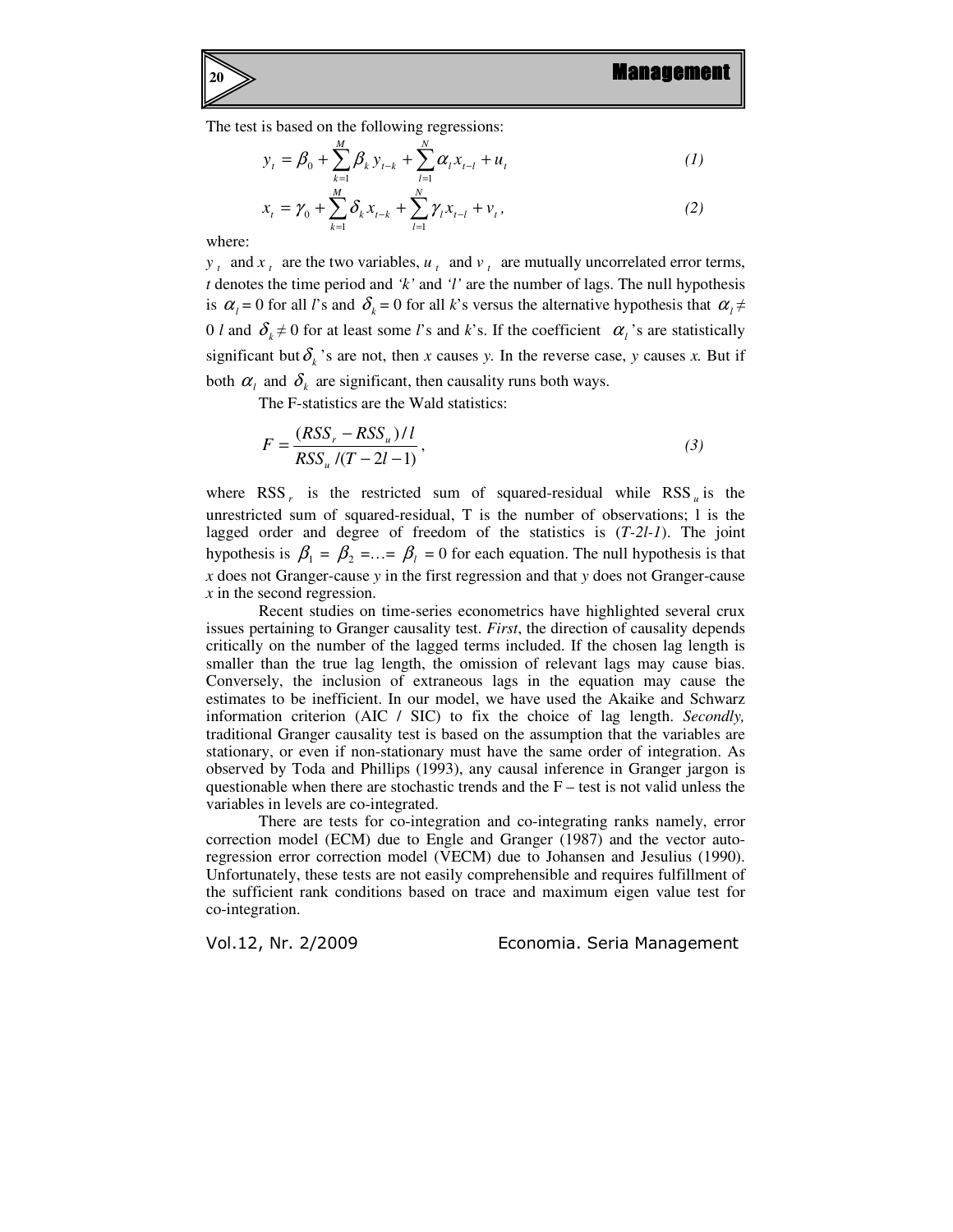

### Toda and Yamamoto Test

 Toda and Yamamoto (1995) proposed an alternative causality test which can be applied "whether the VAR's may be stationary (around a deterministic trend), integrated of an arbitrary order, or co-integrated of an arbitrary order" (Toda and Yamamoto, 1995, pp. 227). The testing procedure is similar to Granger causality, but augmented with extra lags depending on the maximum order of integration of the series under consideration. It is essentially a two step procedure:

*Step 1*: To identify the maximum order of integration  $(d_{max})$ , we need to test for stationary of the series. The most popular and widely used test of stationary is the unit root test, also known as the "augmented" Dickey and Fuller (ADF, 1979) test.

This test involves estimating the following equation:

$$
\Delta y = (\phi - 1) y_{t-1} + \sum_{j=1}^{k} \delta_j \Delta y_{t-j} + \varepsilon_t,
$$
\n(4)

where  $\epsilon_t \sim \text{WIN} (0, \sigma^2)$ .

Test of unit root requires testing the null  $H_0$ :  $(\phi -1) = 1$ , the series is nonstationary *versus* the alternative  $H_1$ : ( $\phi$ ) <1 under the assumption that  $\mathcal{E}_t$  is a Gaussian white noise. It involves carrying out the usual *t-* ratio of the estimate of  $(\phi -1)$  to its standard error. But Dickey and Fuller (1979) have shown that this statistic does not have a Student's  $t$ - distribution under  $H_0$ , i.e., when the series is non-stationary.

The authors have computed critical values of the statistic on the basis of Monte Carlo simulations.

While the null hypothesis of a drift less random walk is appropriate for some series, many often contain a drift parameter and a linear trend. Then an appropriate test may be suggested by way of an extension of the testing methodology described above. Here we test for the significance of the coefficient  $(φ-1)$  associated with y  $_{t-1}$  in the following regression:

$$
\Delta y = \beta_0 + \beta_1 t + (\phi - 1) y_{t-1} + \sum_{j=1}^k \delta_j \Delta y_{t-j} + \varepsilon_t,
$$
\n<sup>(5)</sup>

where  $\beta_0$  is the drift parameter.

*Step 2*: We construct a vector autoregressive model (VAR) in their levels with a total of  $(k + d_{max})$  lags, where *k* is the optimal number of lagged terms included which is determined by AIC / SIC criteria. Thus, if  $k = 1$  and if two series *t y* and *t x* have different orders of integration, viz., I (0) and I (1) respectively so that  $d_{\text{max}} = 1$ , then one extra lag is added to each variable.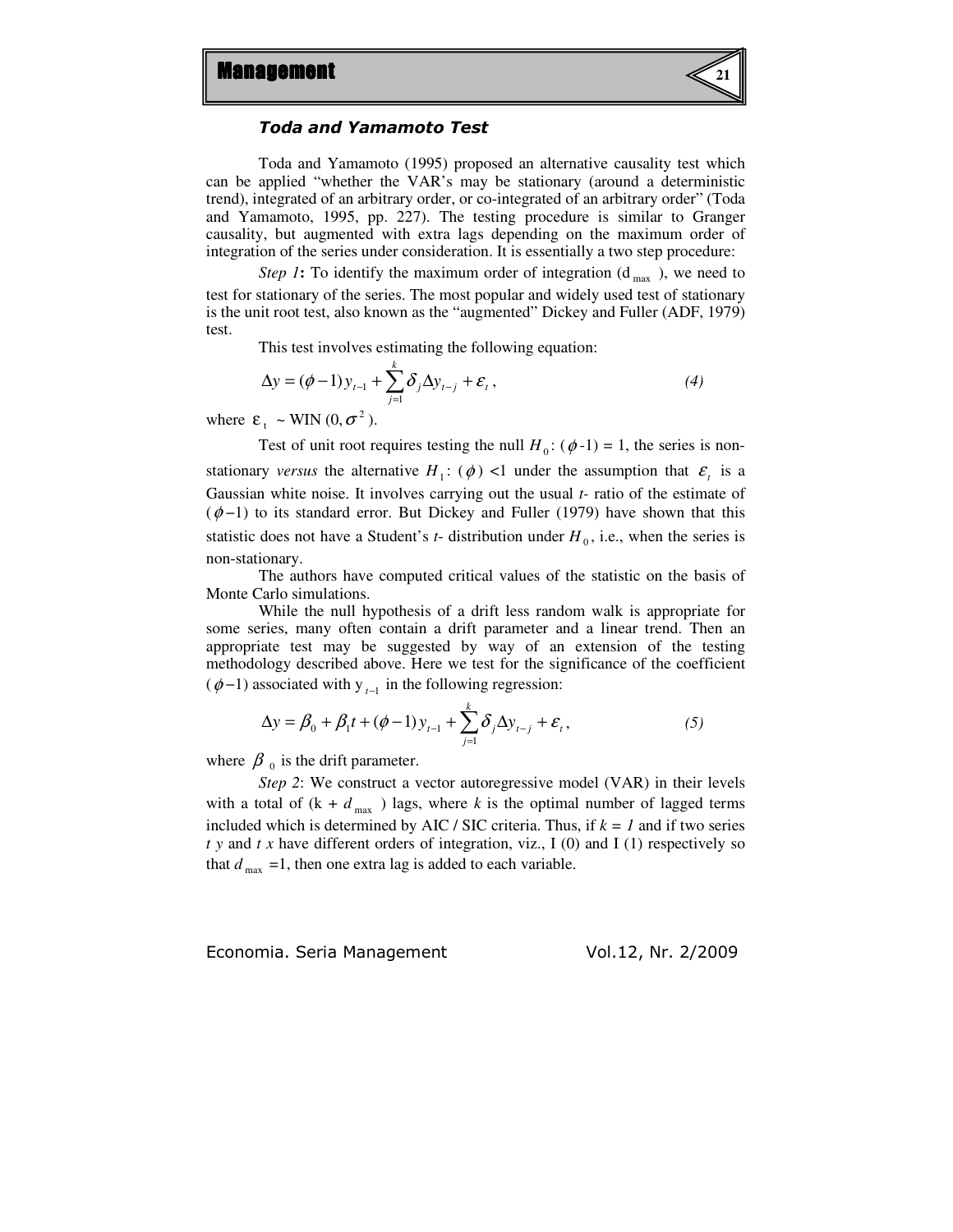Thus a VAR with *2 lags* is constructed as follows

$$
\begin{bmatrix} y_t \\ x_t \end{bmatrix} = \begin{bmatrix} \beta_{10} \\ \beta_{20} \end{bmatrix} + \begin{bmatrix} \beta_{11}^{(1)} \beta_{12}^{(1)} \\ \beta_{21}^{(1)} \beta_{22}^{(1)} \end{bmatrix} \begin{bmatrix} y_t \\ x_t \end{bmatrix} + \begin{bmatrix} \beta_{11}^{(2)} \beta_{12}^{(2)} \\ \beta_{21}^{(2)} \beta_{22}^{(2)} \end{bmatrix} \begin{bmatrix} y_{t-1} \\ x_{t-1} \end{bmatrix} + \begin{bmatrix} \varepsilon_{1t} \\ \varepsilon_{2t} \end{bmatrix}
$$
 (6)

A Wald test (also called the modified Wald or MWALD) is carried out to determine the relationship between the two variables. The Wald statistic follows asymptotic  $\chi^2$  distribution, and can be applied even if  $y_t$  and  $x_t$  are I (0), I (1) or I (2), non-cointegrated and/or the stability and rank conditions are not satisfied, provided "…the order of integration of the process does not exceed the true lag length of the model…" (Toda & Yamamoto, 1995, pp. 225).

Data was obtained from different source. Market capitalization and total trade value was obtained from Brvm journal 2005-2006; the GDP was obtained from West African regional Stock Market various bulletin.

#### Empirical Result

**22**

 As discussed in the earlier section, we first check whether the series under consideration are stationary or not. In the latter case, we also determine their order of integration. The results of Augmented Dickey Fuller (ADF, 1979) unit root test are depicted in Tables 1. The results suggest all variables, real market capitalization ratio (MCR), real value traded ratio (VTR) and real GDP growth rate (GDPGR) has a unit root, but the first difference of each is stationary. Thus the four variables in our model are not cointegrated and hence F-test in Granger causality may not be reliable in inferring leads and lags among such variables, with different orders of integration (Toda & Phillips, 1993).

|                 |                                |                       |           |                        |                       | Table 1   |
|-----------------|--------------------------------|-----------------------|-----------|------------------------|-----------------------|-----------|
|                 | <b>Augmented Dickey-Fuller</b> |                       |           | <b>Phillips-Perron</b> |                       |           |
| <b>Variable</b> | <b>ADF</b> statistic           | <b>Critical Value</b> |           | <b>P-P Statistic</b>   | <b>Critical Value</b> |           |
|                 |                                | $1\%$                 | $-3.5814$ |                        | $1\%$                 | $-3.5778$ |
| <b>GDP</b>      | $-4.9737$                      | 5%                    | $-2.9271$ | $-7.001$               | 5%                    | $-2.9256$ |
|                 |                                | 10%                   | $-2.6013$ |                        | 10%                   | $-2.6005$ |
|                 |                                | $1\%$                 | $-3.5814$ |                        | $1\%$                 | $-3.5778$ |
| <b>MCR</b>      | $-5.0178$                      | 5%                    | $-2.9271$ | $-7.0472$              | 5%                    | $-2.9256$ |
|                 |                                | 10%                   | $-2.6013$ |                        | 10%                   | $-2.6005$ |
|                 |                                | $1\%$                 | $-3.5814$ |                        | $1\%$                 | $-3.5778$ |
| <b>TTV</b>      | $-4.6462$                      | 5%                    | $-2.9271$ | $-6.6924$              | $5\%$                 | $-2.9256$ |
|                 |                                | 10%                   | $-2.6013$ |                        | 10%                   | $-2.6005$ |

**Results for the Unit Root Test in First Difference** 

Mckinnon (1991) critical values for rejection of hypothesis of a unit root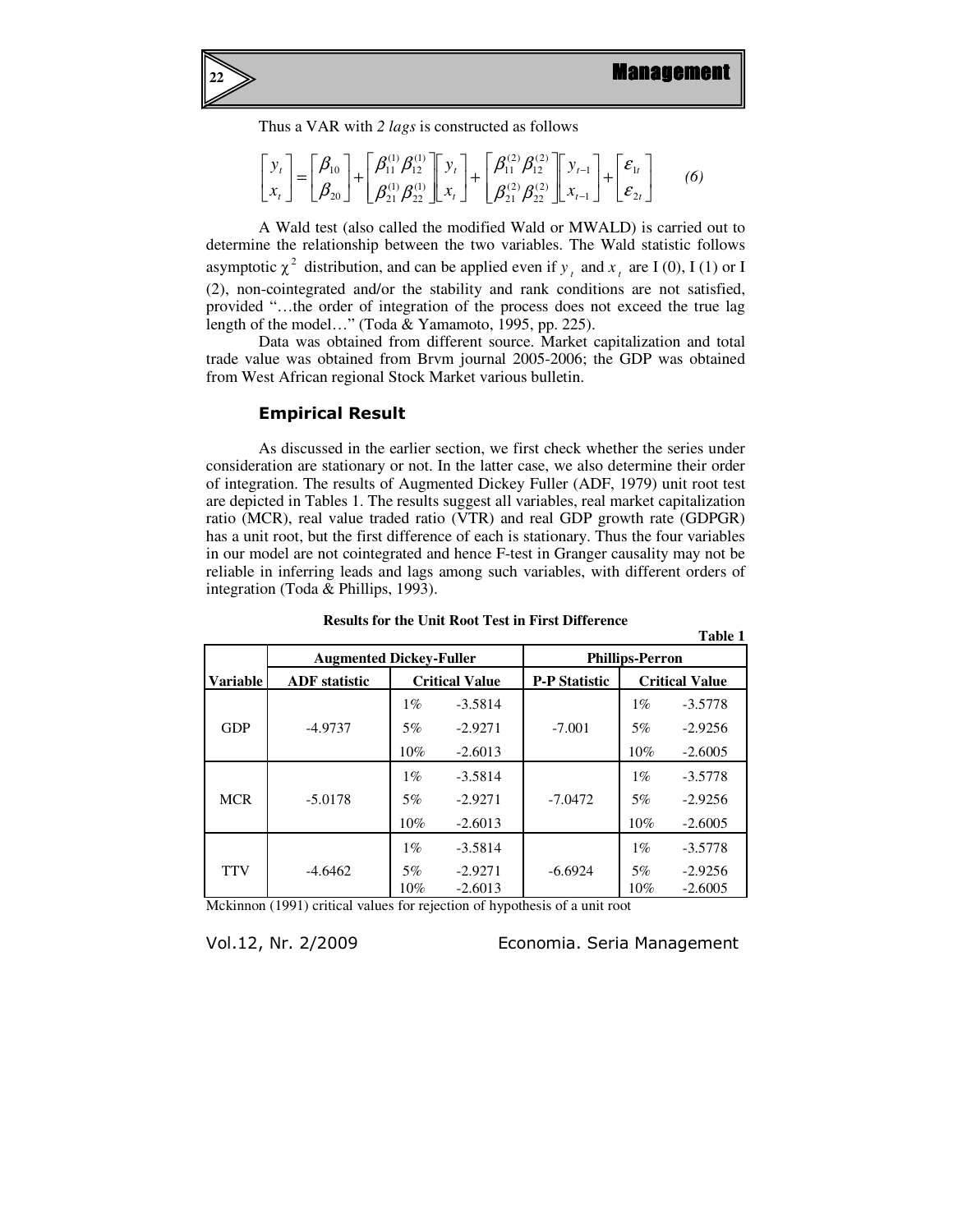Given that the maximum order of integration ( $d_{\text{max}}$ ) equals 1, we next determine the number of lagged terms (*k*) to be included using AIC / SIC rule and find it to be 2. Finally, we construct a VAR in levels, similar to that depicted in (5) with a total of  $(k + d_{max})$  equaling 3 lags.

$$
\begin{bmatrix} GDP \\ MCR \\ TTV \end{bmatrix} = B_0 + B_1 \begin{bmatrix} GDP_{t-1} \\ MCR_{t-1} \\ TTV_{t-1} \end{bmatrix} + B_2 \begin{bmatrix} GDP_{t-2} \\ MCR_{t-2} \\ TTV_{t-2} \end{bmatrix} + B_3 \begin{bmatrix} GDP_{t-3} \\ MCR_{t-3} \\ TTV_{t-3} \end{bmatrix} + E_t, (7)
$$

where

 $B_{\rho}$  is the intercept vector and E is the vector of error terms. The above system of equations is estimated by seemingly unrelated regression (SUR) method. For example, if we want to test that *GDP* does not Granger-cause *MCR*, the null hypothesis will be  $H_0$ :  $B_{11}^1 = B_{11}^2 = 0$ , where  $B_{11}^i$ , i =1, 2, are the coefficients of *GDP* appearing in the first equation in (7). The results of the Toda-Yamato tests of Granger causality are in Table 2.

#### **Result of Long Run Causality due to Toda-Yamamoto (1995) Procedure**

**Table 2** 

**23**

|                                                       |                                   | 1 ами 2 |
|-------------------------------------------------------|-----------------------------------|---------|
| <b>Null Hypothesis:</b>                               | <b>MWALD</b><br><b>Statistics</b> | p-value |
| Real GDP Growth (GDPGR) versus Market Capitalization  |                                   |         |
| Ratio(MCR)                                            |                                   |         |
| MCR does not Granger Cause GDP                        | 4.82296**                         | 0.01329 |
| GDP does not Granger Cause MCR                        | 1.94993                           | 0.15557 |
| Real GDP Growth (GDPGR) versus Value Traded           |                                   |         |
| Ratio(TTV)                                            |                                   |         |
| GDP does not Granger Cause TTV                        | 2.12485                           | 0.47842 |
| TTV does not Granger Cause GDP                        | $6.75402*$                        | 0.00023 |
| Market Capitalization Ratio (MCR) versus Value Traded |                                   |         |
| Ratio(VTR)                                            |                                   |         |
| TTV does not Granger Cause MCR                        | 1.8796                            | 0.12658 |
| MCR does not Granger Cause TTV                        | $5.7271*$                         | 0.00074 |

*Note*: Asterisk (\*), (\*\*), (\*\*\*) denote statistically significant at 1%, 5% and 10% levels respectively.

The results in table 2 suggest unidirectional causality between economic growth proxied by GDP and stock market proxied by market capitalization and total trade value.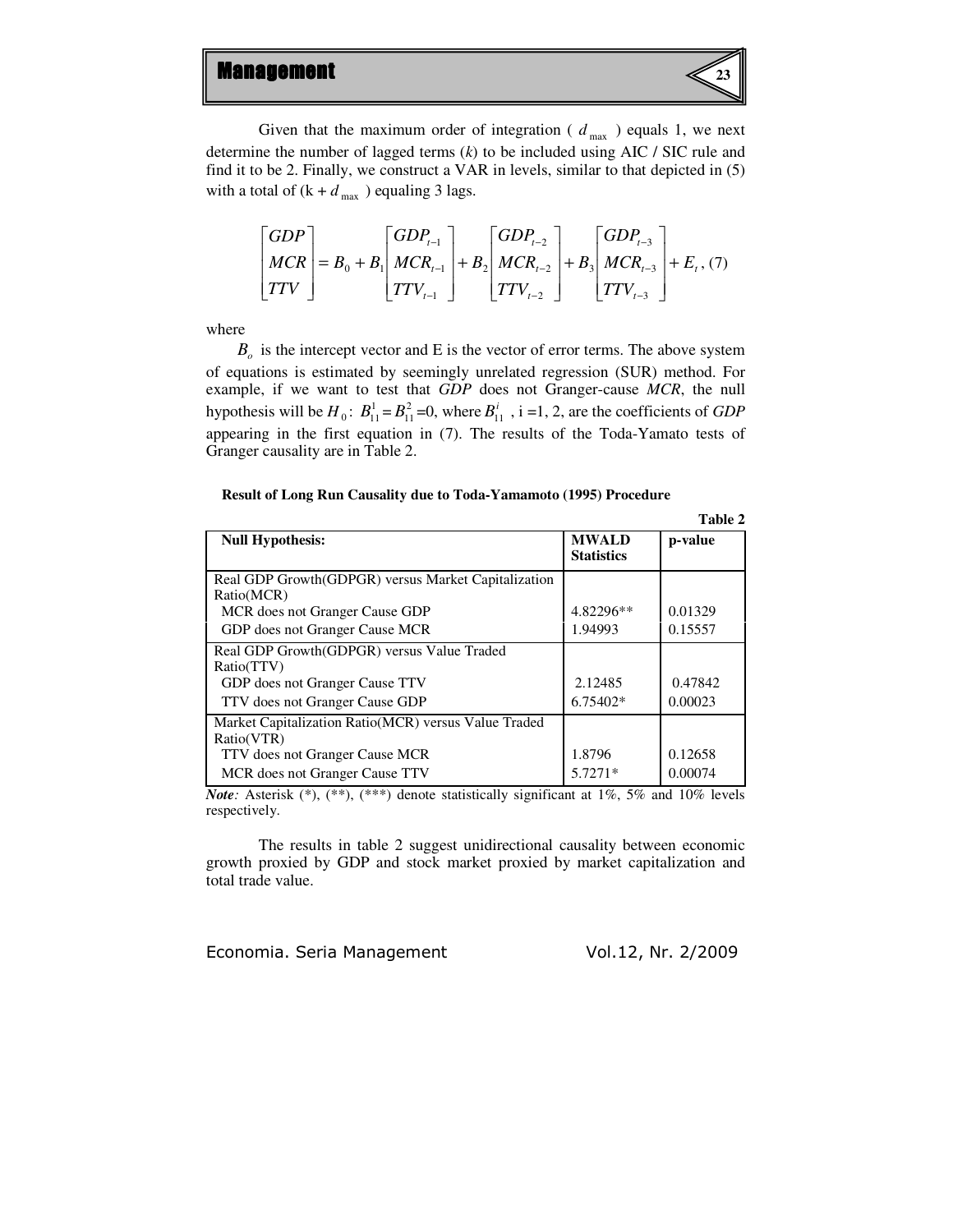



In the Toda-Yamamoto sense, the causality test suggests that stock market development proxied by market capitalization and total trade value causes economic growth without a feedback. These two outcomes suggest stock market development led "economic growth" in the West African monetary union. This empirical result validates Levine et al (1999) and Jung (1986) but fails to validate Waqabaca (2004) and Kar and Pentecost (2000).

### Policy recommendations

The findings from this study raise some policy issues and recommendations, which will reinforce the link between the stock market and economic growth in West African monetary union.

Given that the stock market operate in a macroeconomic environment, it is therefore necessary that the environment must be an enabling one in order to realize its full potentials.

The demand for the services of the stock market is a derived demand. With the existence m of a positive relationship between stock market development and economic growth, it is pertinent to recommend that there should be sustained effort to stimulate productivity in both the public and private sectors.

The determination of stock prices should be deregulated. Market forces should be allowed to operate without any hindrance. Interference in security pricing is inimical to the growth of the market.

The stock market is known as a relatively cheap source of funds when compared to the money market and other sources. The cost of raising funds in the West African monetary union market is however, regarded to be very high. There should be a review downward, of the cost, so as to enhance its competitiveness and improve the attractiveness as a major source of raising funds.

Given the present political dispensation, all the tiers of government should be encouraged to fund their realistic developmental programmes through the stock market. This will serve as a leeway to freeing the resources that may be used in other sphere of the economy.

#### Conclusion

 The empirical results suggest that financial sector development and economic growth is positively co-integrated indicating a stable long-run equilibrium relationship between stock market deepening and economic growth. The paper primarily revolved around two major questions: *first* whether at all any relationship exists between stock market development and economic growth and *secondly*, what could be the nature and direction of the causal relationship, if any i.e. does development of stock market promote economic growth or vice versa? To test this hypothesis, we employ the methodology of *Granger non-causality*  proposed by Toda and Yamamoto (1995). In this study, the Brvm Index is used as a proxy for the West African stock market. The two important indicators for stock market development variables included in the study are real market capitalization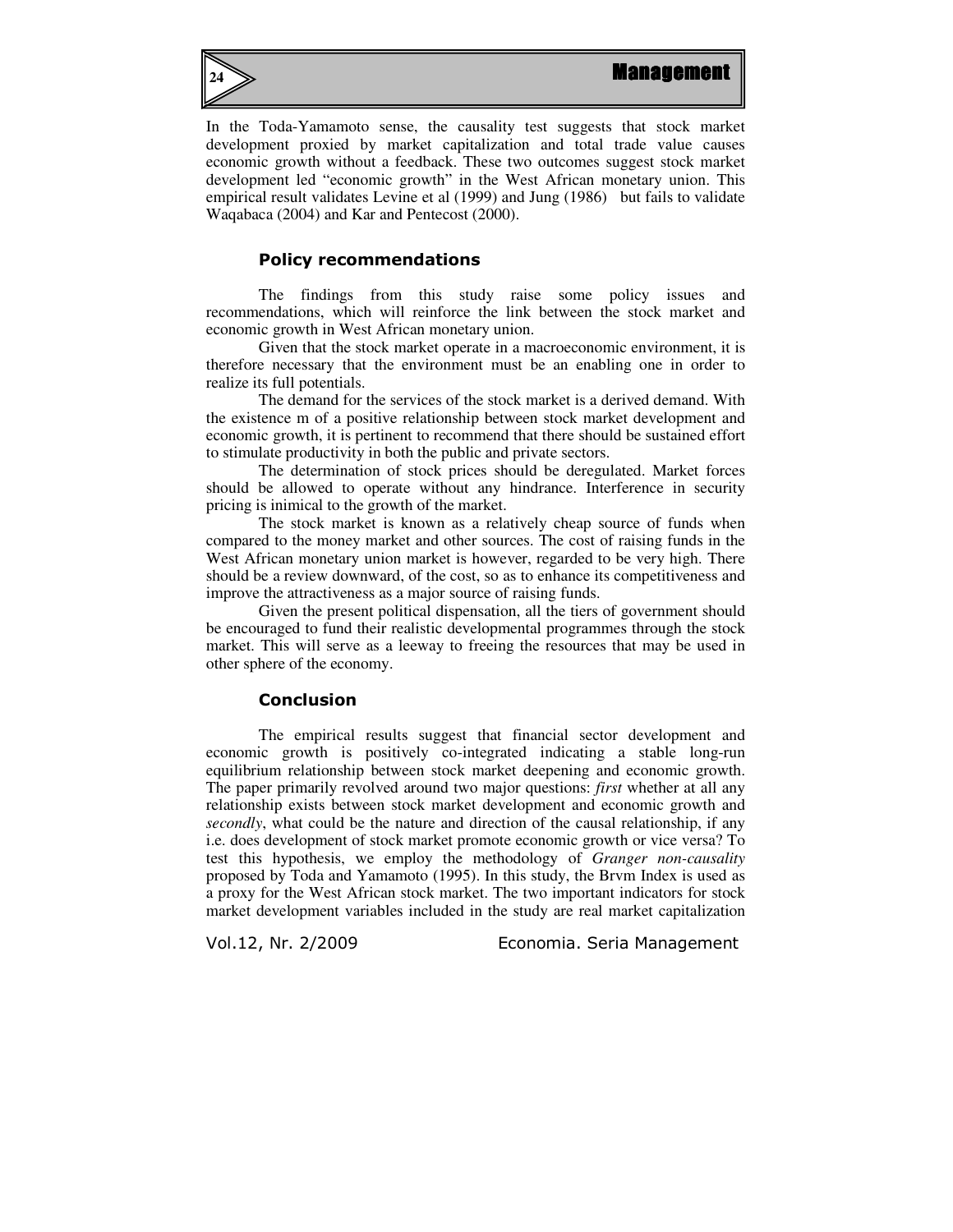

ratio and, total trade value. Real GDP growth rate is used as a proxy for economic development. The findings of the paper suggest that there is a unidirectional causality between stock market development and economic growth running from economic growth to financial development. This means that high but sustainable economic growth would lead to financial sector development. This suggests that financial sector development would lead to high but sustainable economic growth in West African monetary union. Therefore, the performance of financial intermediaries influences real sector development as well as real economic activity.

#### References

- Atje, Raymond & Jovanovic, Boyan, (1993). "Stock markets and development" .*European Economic Review,* Elsevier, vol. 37(2-3), 632-640
- Bencivenga, Valerie R. & Smith, Bruce D. & Starr, Ross M, (1996). "Liquidity of Secondary Capital Markets: Allocative Efficiency and the Maturity Composition of the Capital Stock," *Economic Theory*, Springer, vol. 7(1), 19-50
- Bencivenga, Valerie R & Smith, Bruce D. (1992), "Deficits, Inflation, and the Banking System in Developing Countries: The Optimal Degree of Financial Repression", *Oxford Economic Papers,* Oxford University Press, vol. 44(4), 767-790.
- Beck, T., & R. Levine (2004), "Stock Markets, Banks, and Growth: Panel Evidence," *Journal of Banking and Finance*, 28(3), 423-442.
- Dailami, M., & M. Atkin (1990), "*Stock Markets in Developing Countries: Key Issues and A Research Agenda*," Policy, Research, and External Affairs, Working Papers Financial Policy and Systems, WPS 515
- Demirguc-Kunt, A. (1994), "*Developing Country Capital Structure and Emerging Stock Markets,"* Policy Research Working Paper, WPS 933, July.
- Demirguc-Kunt, A., & R. Levine (1995), "*Stock Markets, Corporate Finance, and Economic Growth: An Overview*," Working Paper, World Bank, No 1389.
- Dickey, D.A. & W.A. Fuller. (1979). "Distribution of the estimation for autoregressive time series with a unit root". *Journal of American Statistical Association,* 79, 355-367.
- Engle, R.F. & C.W.J. Granger. (1987). "Cointegration and error correction: representation, estimation and testing". *Econometrica,* 55, 251-276
- Greenwood, J. & Jovanovic, B. (1990). Financial Development, Growth, and the Distribution of Income. *Journal of Political Economy*, 98 (5), 1076–1107.
- Greenwood, J., & B. Smith. 1996. "Financial Markets in Development and the Development of Financial Markets." *Journal of Economic Dynamics and Control,*  Vol. 21: 145-81.
- Guryay, E, & O.V. Safakli, & B. Tuzel (2007), "Financial Development and Economic Growth: Evidence from Northern Cyprus", *International Research Journal of Finance and Economics*, Issue 8, 57-62
- Granger, C. W. J. (1969). Investigating Causal Relations by Econometric Models and Cross Spectral Methods. *Econometrica* 37:424-438.
- Granger, C. W. J. (1986). Developments in the Study of Co-integrated Economic Variables. Oxford Bulletin of Economics and Satistics 48:226-234.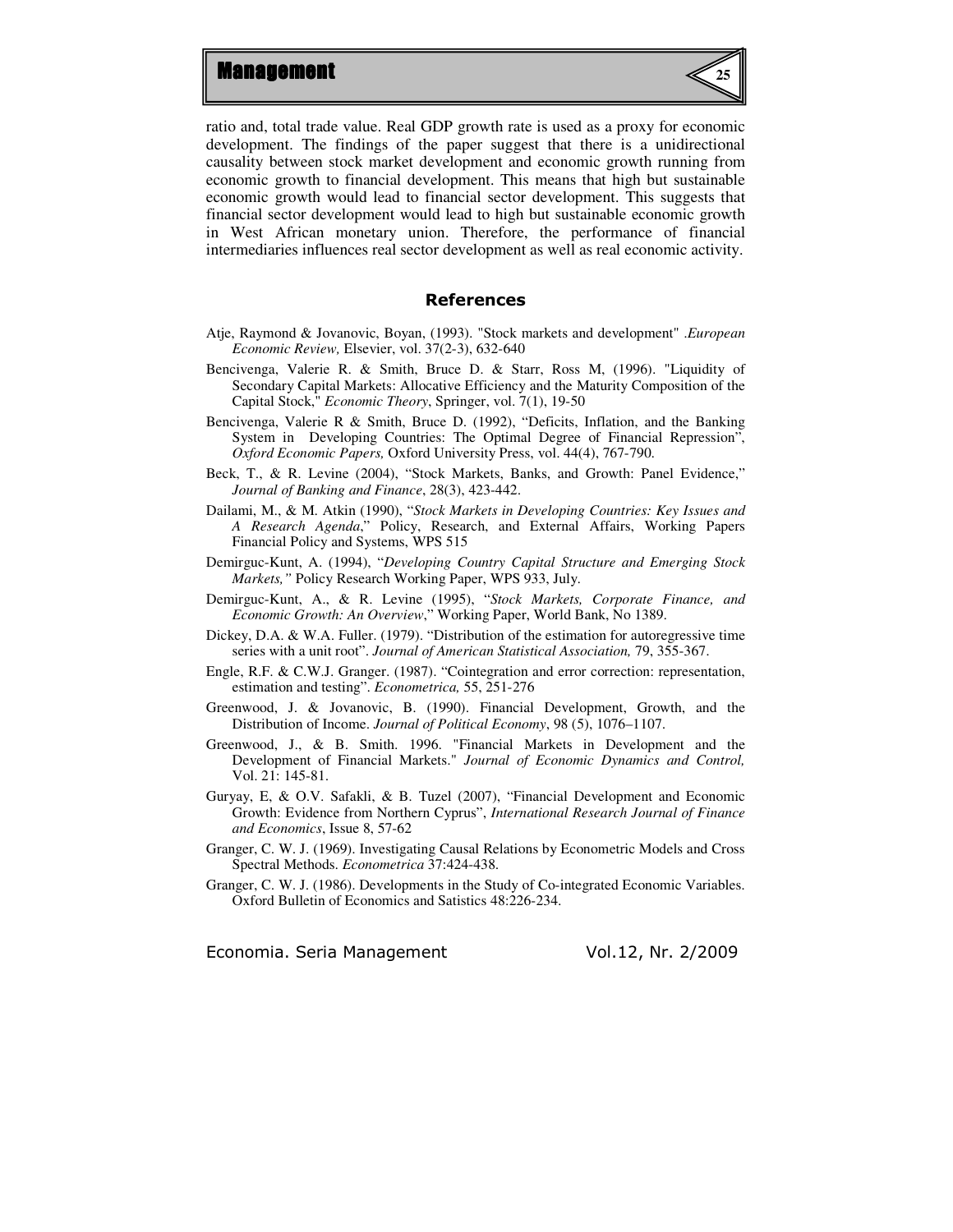

- Granger, C.W.J. & R.F. Engle. (1987). Co-integration and Error Correction: Representation, Estimation and Testing. *Econometrica* 55:251-276.
- Holmstrom, B., & Tirole, J., (1998). "Private and Public Supply of Liquidity," *Journal of Political Economy*, University of Chicago Press, vol. 106(1), 1-40,
- Jones C. (1995) "Time Series Tests of Endogenous Growth Models" *Quarterly Journal of Economics*, Vol 110,. 495-525.
- Johansen, S. & K. Juselius. (1990). "Maximum likelihood estimation and inference on cointegration-with application to the demand for money". *Oxford Bulletin of Economics and Statistics,* 52, 169-210.
- King R.G. & R. Levine (1993a), "Finance and Growth: Schumpeter Might Be Right", Quarterly *Journal of Economics*, 108 (3) 717-737.
- King R.G. & R. Levine (1993b), "Finance, Entrepreneurship and Growth: Theory and Evidence", J*ournal of Monetary Economics,* 32, 513-542.
- Kocherlakota N. R. & Yi K. M. (1997) "Is there Endogenous Long Run Growth? Evidence from the United States and the United Kingdom" *Journal of Money and Banking,* Vol. 29, 235-260.
- Kyle, A.S. 1984. "Market Structure, Information, Futures Markets, and Price Formation."In Gary G. Storey, Andrew Schmitz, and Alexander H. Sarris, eds., International Agricultural Trade: *Advanced Reading in Price Formation, Market Structure, and Price Instability*, Westview (Boulder, Colo)
- Levine, R., Loayza N. & Beck, T. (2000), "Financial Intermediation and Growth: Causality and Causes", *Journal of Monetary Economics*, 46, 31-77.
- Levine, R. & S. Zervos (1996), "Stock Market Development and Long-Run Growth", T*he World Bank Economic Review* 10, 323-339.
- Levine, R. & S. Zervos (1998), "Stock Markets, Banks and Economic Growth", *American Economic Review* 88, 537-558.
- Levine, R., & N. Loayza & T. Beck (1999), "*Financial Intermediation and Growth: Causality and Causes*", www.worldbank.org/research.
- Levine, R. (1991). "Stock Markets, Growth, and Tax Policy". *Journal of Finance*, 46 (4), 1445–1465.
- Levine, R., & S.J. Zervos (1993), "What we have learned about Policy and Growth from Cross-country Regressions?" *American Economic Review*, Vol. 83, 426-430.
- Levine R. (1997), "Financial Development and Economic Growth: Views and Agenda" *Journal of Economic Literature*, Vol. 35, 688-726
- Levine, R., & S.J. Zervos (1995), "Stock Market Development and Long-Run Growth," *World Bank Economic Review*, Vol. 82, No. 4, 942-963
- McKinnon, R. I. (1973). Money and Capital Economic Development, Brookings Institution (Washington, D.C.)
- Mirakhor, S., & R.M. Lillanueva (1990),"*Market Integration and Investment Barriers in Emerging Equity Markets*" World Bank Discussion Paper, No. 216, 221-255.
- Mohammed, S.E. & M. Sidiropoulos (2006), Finance-Growth Nexus in Sudan: Empirical Assessment Based on an Application of the ARDL Model
- North Douglass C. (1991), "Institutions", *the Journal of Economic Perspectives*, Vol. 5, No. 1, 97-112